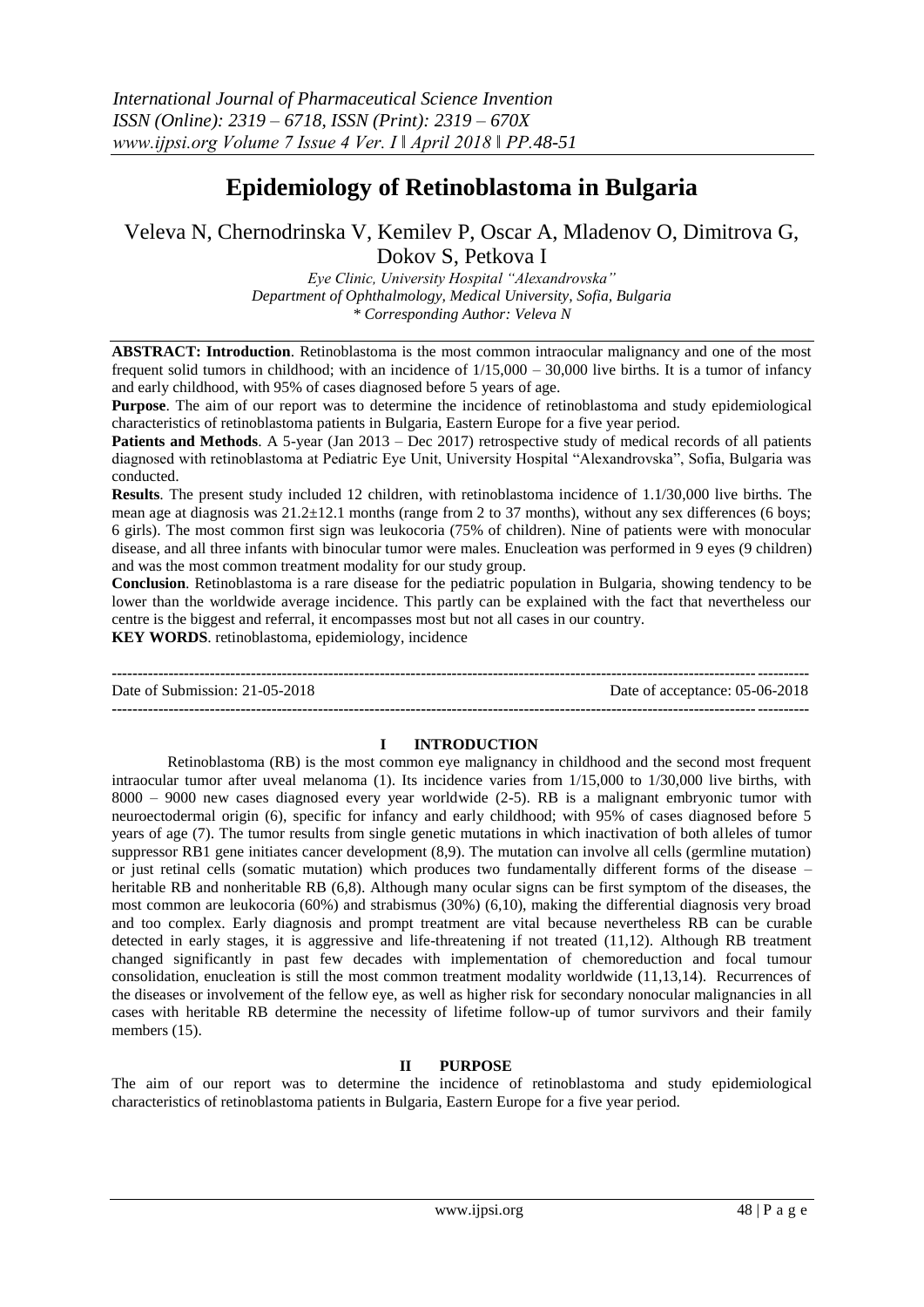## **III PATIENTS AND METHODS**

A 5-year (Jan 2013 – Dec 2017) retrospective study of medical records of all patients diagnosed with retinoblastoma at Pediatric Eye Unit, University Hospital "Alexandrovska", Sofia, Bulgaria was conducted.

### **IV RESULTS**

A 5-year (Jan 2013 – Dec 2017) retrospective study of medical records of all patients with newly diagnosed retinoblastoma at Pediatric Eye Unit, Eye Clinic, University Hospital "Alexandrovska", Sofia, Bulgaria was conducted. A total of 12 children with newly diagnosed retinoblastoma were recorded. The average age at diagnosis was  $21.2 \pm 12.1$  months (range from 2 to 37 months), with sex ratio 1:1 (six boys and six girls). Age and sex distribution are presented in details on table 1.

| Age group     | Males. n | Females. n | Total, $n$ $\left(\frac{9}{6}\right)$ |
|---------------|----------|------------|---------------------------------------|
| under 1 year  |          |            | 4 (33.3%)                             |
| $-2$ vears    |          |            | 3(25%)                                |
| $2 - 3$ vears |          |            | 4 (33.3%)                             |
| 4 vears       |          |            | $(8.4\%)$                             |

| Table 1. Age and sex distribution of retinoblastoma patients. |  |
|---------------------------------------------------------------|--|
|---------------------------------------------------------------|--|

All children were diagnosed after purposeful eye exam because of parents' awareness. In 9 (75%) children parents had noticed leukocoria (white pupil) or photoleukocoria; in 3 (25%) children first noticed sign had been strabismus with eso/exodeviation ratio 1:2.

Monocular retinoblastoma was diagnosed in 9 (75%) children. With bilateral disease, diagnosed at the first medical exam were 3 (25%) children and all infants were boys. Two of patients with bilateral tumor were detected before 1 year of age, and one patient was diagnosed at 2.8 years.

A detail ophthalmologic exam, including also RetCam imaging system documentation was performed to all children. When examining red reflex test, a leukocoria or asymmetry in red reflex was diagnosed in 13 eyes – in all 9 cases with monocular tumor; in both eyes in one of the cases with binocular disease and just in one of the eyes in the other two patients with binocular retinoblastoma. Strabismus was documented in 6 (50%) children with eso/exodeviation ratio of 1/5. Two children had increased intraocular pressure with mildly enlarged bulb in one of the children. Staging of the diseases was made according to the International Classification of Intraocular Retinoblastoma (16) and is as follows: stage  $B - 3$  children; stage  $C - 5$  children and stage  $D - 4$  children.

Primary enucleation was treatment modality in 8 children (6 children with monocular disease and 2 children with binocular tumor – the eye with more advanced pathology). One child had secondary enucleation of the monocular tumor after systemic and local chemotherapy. Three children were with local lasertherapy after chemoreduction. The whole information about treatment modalities is summarized on table 2.

| Tuble 2: Treatment modulates in to eves with rethrobiustomal |             |  |  |
|--------------------------------------------------------------|-------------|--|--|
| <b>Treatment modality</b>                                    | Eve $(\% )$ |  |  |
| Primary enucleation                                          | 8 (53%)     |  |  |
| Secondary enucleation                                        | 1(7%)       |  |  |
| Local laser therapy                                          | 3(20%)      |  |  |
| Local laser therapy after chemoreduction                     | 3(20%)      |  |  |

**Table 2. Treatment modalities in 15 eyes with retinoblastoma.**

### **V DISCUSSION**

Retinoblastoma incidence varies worldwide from  $1/15,000$  to  $1/30,000$  live births (17). The incidence in Bulgaria (according to our study) is 1.1/30,000 live births, a rate in but lower than mean world's data (18). This partly can be explained with the fact that our study is hospital-based and nevertheless our centre is the biggest and referral, it encompasses most but most likely not all cases in our country.

RB is a tumor of early childhood with 2/3 of cases diagnosed before 2 years of age (7). The mean age for diagnosis is 18 months – 13 months for binocular cases and 24 months for monocular disease (1). The mean age at diagnosis for our cohort was 1.77 years (21.2 months) with all cases diagnosed before 4 years of age. Our mean patients' age is similar to that reported in Canada (1.44 years) (19) and Singapore (1.6 years) (20), and lower than that reported in Ethiopia  $(2.29 - 2.8$  years)  $(21)$  and Tunisie  $(2.48$  years)  $(22)$ .

Although in historical review there is no sex discrepancy in retinoblastoma incidence (17,18), the results from USA Surveillance, Epidemiology and End Results (SEER) Program showed an excess of retinoblastoma cases in males (23). Similar data for male predisposition were reported also by other authors in recent years (21,22), suggesting the potential effect of sex on cancer origin (23). We found no sex differences for the whole group but male predisposition for bilateral cases.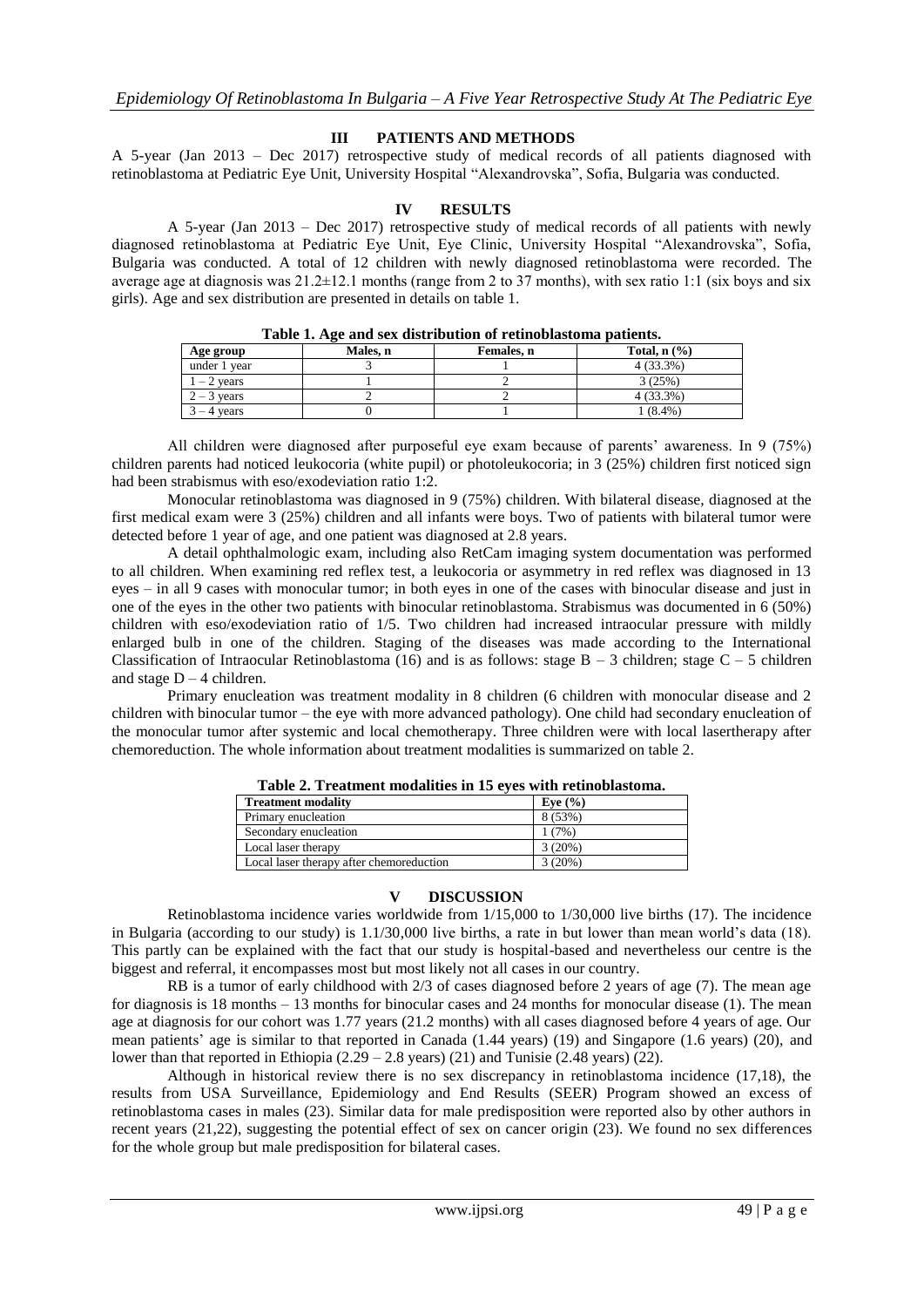Monocular retinoblastoma was more common than binocular tumor with ratio 3:1 for our children group. These data are comparable with other authors' results with binocular cases diagnosed earlier than monocular tumors  $(17,21,22)$ .

The most common first signs reported by the parents of our children group were leukocoria and strabismus. These are the most common first signs reported also by many authors from developed countries (20,22), whereas in low income countries one of the first clinical signs is proptosis because of the delay in diagnosis (21,24).

Nine eyes were removed because of the advanced disease, so making the enucleation the most common treatment modality for our group. It is difficult to explain this fact with just late diagnosis, because our mean diagnostic time is comparable to this in other high income countries. May be the time lost between first signs noticed by parents and first time at which the children are diagnosed in our clinic is the main reason; but also other factors must be discussed. Nevertheless all these, enucleation is still the most common treatment modality worldwide (11,13,14).

The present study has several limitations. First, this is a hospital-based study, not population or based on official pediatric cancer registries in Bulgaria. Second, it is one centre study and nevertheless the fact that our Pediatric Eye Unit is unique for our country and most children are diagnosed for a first time at our department or are referred to us immediately after the child is diagnosed, most but not all cases of retinoblastoma in Bulgaria are presented in this study. The third limitation is the short time (5-year period) of the retrospective study that also can influence the overall incidence of retinoblastoma in our country.

#### **VI CONCLUSION**

Retinoblastoma is a rare disease for the pediatric population in Bulgaria, showing tendency to be with lower rate than the worldwide average incidence. This partly can be explained with the fact that nevertheless our centre is the biggest and referral, it encompasses most but not all cases in our country. Most cases are diagnosed in stages requiring enucleation, therefore better knowledge of the problem by pediatricians, general practioners and even parents is mandatory. Early diagnosis and prompt treatment of the tumor by multidisciplinary medical team will give chance not just for child's survival but also for vision sparing.

#### **REFERENCES**

- [1]. Shields JA, Shields CL. Clinical Overview: Retinoblstoma, In:Ocular Oncology, Taylor&Francis Group, USA, 2003.
- [2]. Arif M, Iqbal Z, Islam Z. Retinoblastoma in NWFP, Pakistan. J Ayub Med Coll Abbottabad. 2009; 21(4): 60-62.
- [3]. Wong JR, Tucker MA, Kleinerman RA, et al. Retinoblastoma incidence patterns in the US Surveillance, Epidemiology, and End Results program. JAMA Ophthalmol 2014;132:478–83.
- [4]. Kivela T. The epidemiological challange of the most frequent eye cancer: retinoblastoma, an issue of birth and death. Br J Ophthalmol 2009;93:1129-31.
- [5]. MacCarthy A, Birch JM, Drapper GJ, et al. Retinoblastoma in Great Britain 1963-2002. Br J Ophthalmol 2009; 93: 33-37.
- [6]. O'Brien JM, Gombos DS. Retinoblastoma, In: Pediatric Retina (ed. Hartnett ME; Second edition). Lippincot Williams & Wilkins/Wolters Kluwer Se, 2014;26:313-334.
- [7]. MacCarthy А, Bayne АМ, Draper GJ, Eatock EM, et al. [Non-ocular tumours following retinoblastoma in Great Britain 1951 to](http://bjo.bmj.com/content/93/9/1159)  [2004.](http://bjo.bmj.com/content/93/9/1159) British Journal of Ophthalmology 2009; 93: 1159-1162.
- [8]. Houdayer C, Gauthier-Villars M, Castera L, Desjardins L, et al. Retinoblastoma Genetic Counseling and Molecular Diagnosis. In: Retinoblastoma: аn update on clinical, genetic counseling, epidemiology and molecular tumor. Prof. Govindasamy Kumaramanickavel (Ed.), ISBN: 978-953-51-0435-3, InTech,, 2012.
- [9]. Rushlow DE, Mol BM, Kennett JY, et al.: Characterisation of retinoblastomas without RB1 mutations: genomic, gene expression, and clinical studies. Lancet Oncol. 2013; 14 (4): 327-34.
- [10]. [AlAli A,](https://www.ncbi.nlm.nih.gov/pubmed/?term=AlAli%20A%5BAuthor%5D&cauthor=true&cauthor_uid=29737052) [Kletke S,](https://www.ncbi.nlm.nih.gov/pubmed/?term=Kletke%20S%5BAuthor%5D&cauthor=true&cauthor_uid=29737052) [Gallie B,](https://www.ncbi.nlm.nih.gov/pubmed/?term=Gallie%20B%5BAuthor%5D&cauthor=true&cauthor_uid=29737052) [Lam WC.](https://www.ncbi.nlm.nih.gov/pubmed/?term=Lam%20WC%5BAuthor%5D&cauthor=true&cauthor_uid=29737052) Retinoblastoma for Pediatric Ophthalmologists. [Asia Pac J Ophthalmol \(Phila\).](https://www.ncbi.nlm.nih.gov/pubmed/29737052) 2018 May 8. doi: 10.22608/APO.201870.
- [11]. Villegas VM, Hess DJ, Wildner A, et al. Retinoblastoma. Curr Opin Ophthalmol 2013;24:581–8.
- [12]. Li S-Y, Chen SC-C, Tsai C-F, Sheu S-M, Yeh J-J, Tsai C-B. Incidence and survival of retinoblastoma in Taiwan: a nationwide population-based study 1998–2011. The British Journal of Ophthalmology. 2016;100(6):839-842. doi:10.1136/bjophthalmol-2015- 307211.
- [13]. Shields CL, Lally SE, Leahey AM, et al. Targeted retinoblastoma management: when to use intravenous, intra-arterial, periocular, and intravitreal chemotherapy. Curr Opin Ophthalmol 2014;25:374–85.
- [14]. Grossniklaus HE. Retinoblastoma. Fifty years of progress. The LXXI Edward Jackson Memorial Lecture. Am J Ophthalmol 2014;158:875–91.
- [15]. [National Retinoblastoma Strategy: Canadian Guidelines for Care.](http://v2020eresource.org/content/files/National.html) December 2009.
- [16]. Murphree L A. Intraocular retinoblastoma: The case for a new group classification. Ophthalmol Clin North Am 2005;18:41-53.
- [17]. Akhiwu W, Igbe A. Epidemiology of retinoblastoma, Retinoblastoma: an update on clinical, genetic counseling, epidemiology and molecular tumor biology. Prof. Govindasamy Kumaramanickavel (Ed.), ISBN: 978-953-51-0435-3, InTech,, 2012.
- [18]. [Park SJ,](https://www.ncbi.nlm.nih.gov/pubmed/?term=Park%20SJ%5BAuthor%5D&cauthor=true&cauthor_uid=24692122) [Woo SJ,](https://www.ncbi.nlm.nih.gov/pubmed/?term=Woo%20SJ%5BAuthor%5D&cauthor=true&cauthor_uid=24692122) [Park KH.](https://www.ncbi.nlm.nih.gov/pubmed/?term=Park%20KH%5BAuthor%5D&cauthor=true&cauthor_uid=24692122) Incidence of retinoblastoma and survival rate of retinoblastoma patients in Korea using the Korean National Cancer Registry database (1993-2010). [Invest Ophthalmol Vis Sci.](https://www.ncbi.nlm.nih.gov/pubmed/24692122) 2014 May 1;55(5):2816-21.
- [19]. [Andreoli MT,](https://www.ncbi.nlm.nih.gov/pubmed/?term=Andreoli%20MT%5BAuthor%5D&cauthor=true&cauthor_uid=29217028) [Chau FY,](https://www.ncbi.nlm.nih.gov/pubmed/?term=Chau%20FY%5BAuthor%5D&cauthor=true&cauthor_uid=29217028) [Shapiro MJ,](https://www.ncbi.nlm.nih.gov/pubmed/?term=Shapiro%20MJ%5BAuthor%5D&cauthor=true&cauthor_uid=29217028) [Leiderman YI.](https://www.ncbi.nlm.nih.gov/pubmed/?term=Leiderman%20YI%5BAuthor%5D&cauthor=true&cauthor_uid=29217028) Epidemiological trends in 1452 cases of retinoblastoma from the Surveillance, Epidemiology, and End Results. [Can J Ophthalmol.](https://www.ncbi.nlm.nih.gov/pubmed/29217028) 2017 Dec;52(6):592-598.
- [20]. [Aung L,](https://www.ncbi.nlm.nih.gov/pubmed/?term=Aung%20L%5BAuthor%5D&cauthor=true&cauthor_uid=19736573) [Chan YH,](https://www.ncbi.nlm.nih.gov/pubmed/?term=Chan%20YH%5BAuthor%5D&cauthor=true&cauthor_uid=19736573) [Yeoh EJ,](https://www.ncbi.nlm.nih.gov/pubmed/?term=Yeoh%20EJ%5BAuthor%5D&cauthor=true&cauthor_uid=19736573) [Tan PL,](https://www.ncbi.nlm.nih.gov/pubmed/?term=Tan%20PL%5BAuthor%5D&cauthor=true&cauthor_uid=19736573) [Quah TC.](https://www.ncbi.nlm.nih.gov/pubmed/?term=Quah%20TC%5BAuthor%5D&cauthor=true&cauthor_uid=19736573) Retinoblastoma: a recent experience at the National University Hospital, Singapore[. Ann Acad Med Singapore.](https://www.ncbi.nlm.nih.gov/pubmed/19736573) 2009 Aug;38(8):693-8.
- [21]. Shifa JZ, Gezmu AM. Presenting signs of retinoblastoma at a tertiary level teaching hospital in Ethiopia. The Pan African Medical Journal. 2017;28:66.